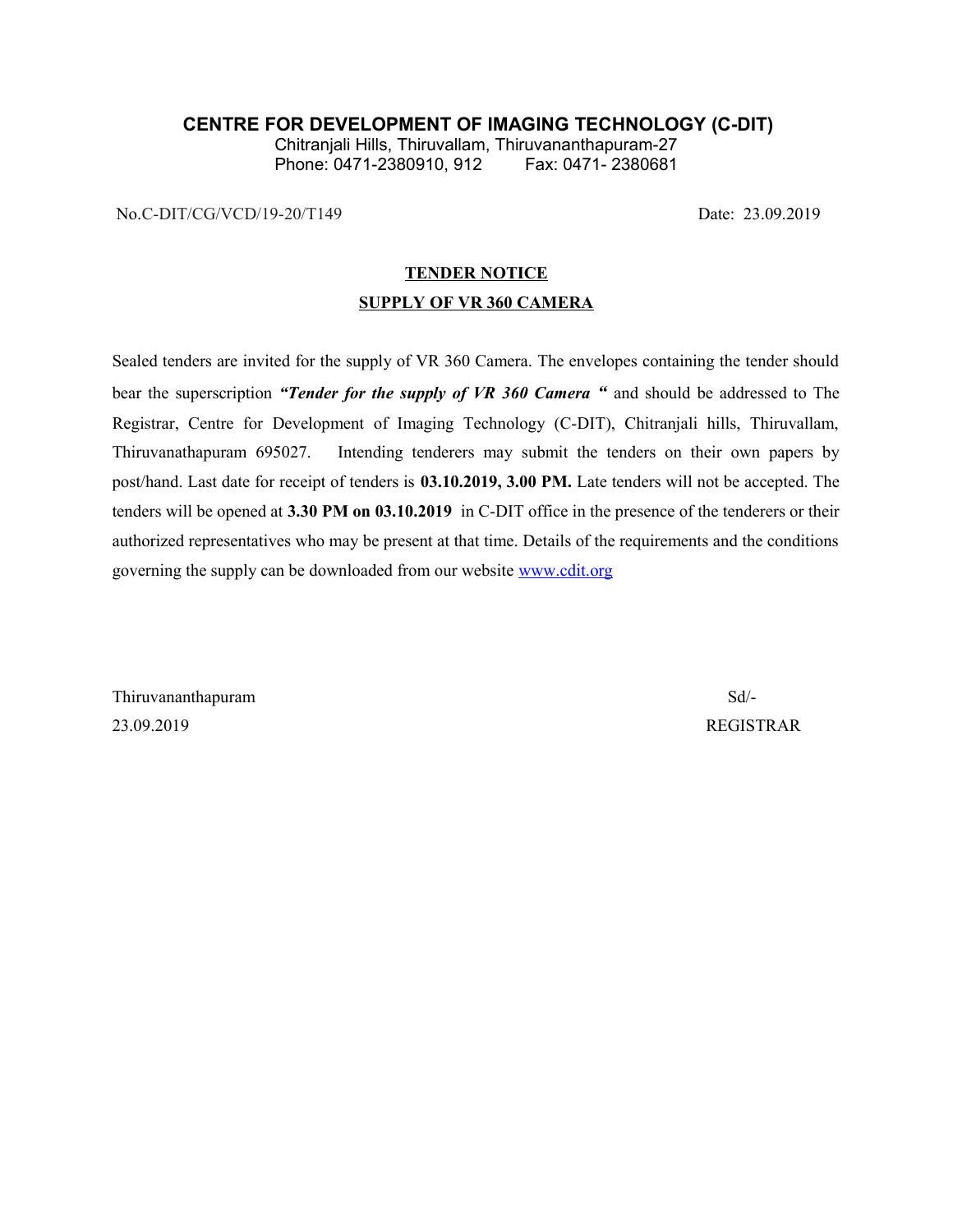# **CENTRE FOR DEVELOPMENT OF IMAGING TECHNOLOGY (C-DIT)**

Chitranjali Hills, Thiruvallam, Thiruvananthapuram-27 Phone: 0471-2380910, 912 Fax: 0471-2380681

No. C-DIT/CG/VCD/19-20/T149 Date: 23.09.2019

#### **TENDER FOR SUPPLY OF VR 360 CAMERA**

## **Requirement: 1 No**

# **SPECIFICATION**

| S1<br>N <sub>o</sub> | Items         | Specification                                                                                                                                                                                                                                                                                                                    | Quantity |
|----------------------|---------------|----------------------------------------------------------------------------------------------------------------------------------------------------------------------------------------------------------------------------------------------------------------------------------------------------------------------------------|----------|
|                      | VR 360 Camera | To Record 6K30 or 4K60 Spherical Video,<br>Stitching and Streaming with Windows 10<br>PC, 4x Sony CMOS sensors, 10 Layer, All-<br>Fisheye Lenses, Precisely<br>Glass<br>Synchronized Recording, Up to Two hours<br>of Continuous Recording, Coordinated Auto<br>Exposure, White Balance Durable<br>Aluminum-Alloy, Construction. |          |

## **GENERAL TERMS AND CONDITIONS**

1. This Tender is invited for the "**supply of VR 360 Camera ".**

## **2. ELIGIBILITY CRITERIA OF TENDERER**

To qualify for award of the work, the intending bidder must be an OEM authorized dealer / supplier of the quoted items with prior experience in supplying same or similar equipment at least to two clients in the last two years.

- 3. The bidders will be responsible for effecting supply to the entire satisfaction of the undersigned or his authorized representatives. In case any defect in the item supplied is noticed, such item will be rejected at the risk and cost of the Supplier.
- 4. Bidder shall invariably be accompanied by manufacturer's catalogues and leaflets giving full specifications. Technical particulars and other details of the items offered, 'brand make' and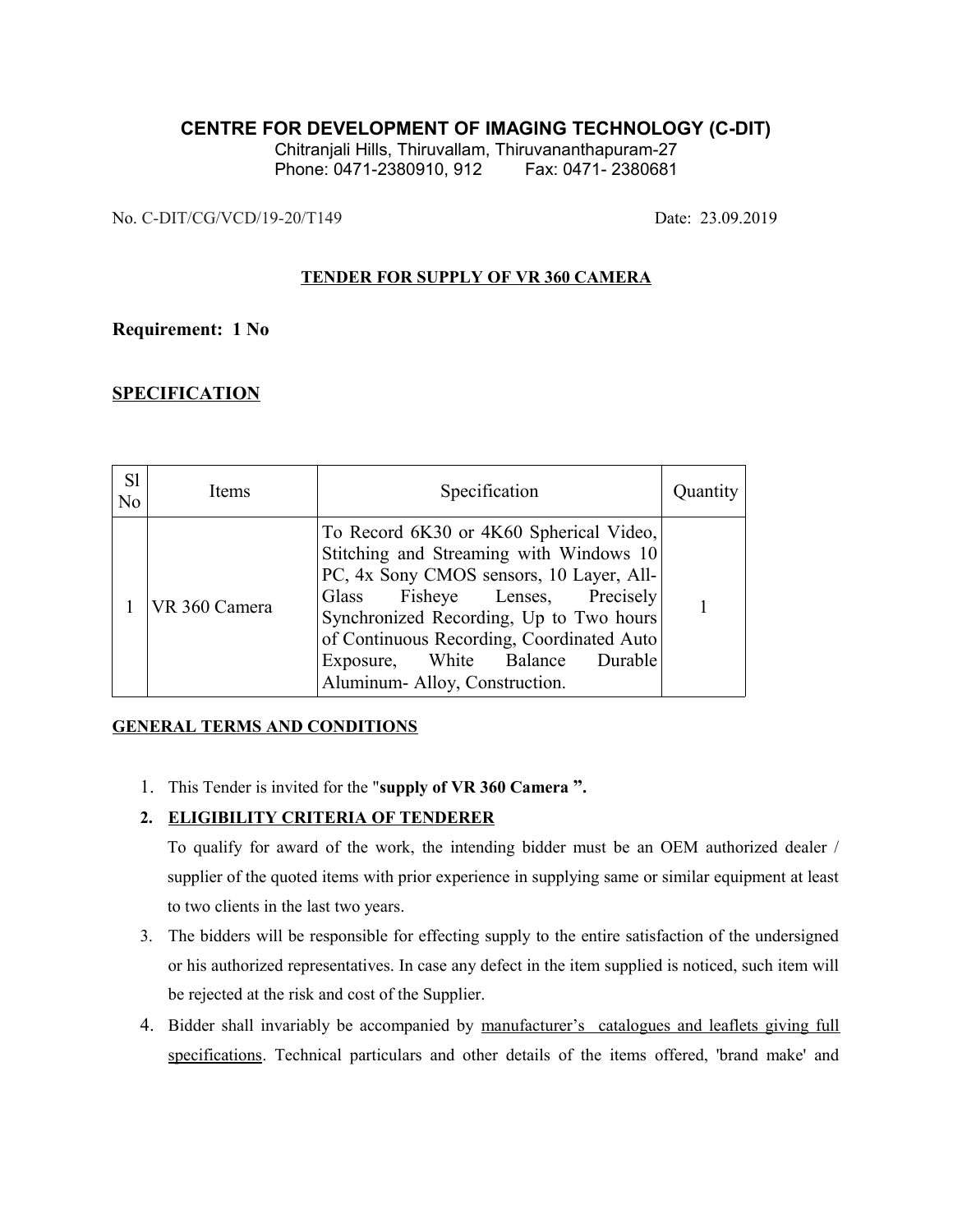complete specification should be mentioned in the tender. In the absence of full details and technical specification the tenders for the items will be rejected.

- 5. The undersigned does not bind himself to accept the lowest tender and reserve himself the rights of accepting the whole or any part of the tender and the bidder shall be bound to supply the accepted item at the rates quoted. C-DIT reserve the right to split the quantity of items to be supplied among one or more bidders, at the sole discretion
- 6. No advance payment will be made against supplies.
- 7. **The rate quoted by the bidder shall be inclusive of tax, transportation charges and installation charges at site.** Rates quoted by the bidder shall be valid for a period of six months from the date of opening of the tender.
- 8. Delivery period shall be specifically indicated in the tender and strictly adhered to. The supply shall be arranged within **15 days** on receipt of the firm order. Any delay in the delivery period after the supply order is placed may result in cancellation of the supply order or payment of liquidated damages  $\omega$  1/2% per day subject to a maximum of 10% of contract price
- 9. The rate should be quoted for the unit shown in the list and tenders which do not indicate this essential information will not be considered.

#### **10. There is no separate bid form. The supplier shall submit the price offers in their own paper**

- 11. The rate quoted for material shall be firm and no enhancement will be allowed under any circumstances.
- 12. The Supplier/ Contractor shall provide on-site comprehensive warranty of **one year** for the products from the date of supply.
- 13. If the bidder furnishes wrong and/or misguiding data, statement(s) etc. about technical acceptability of the goods and services offered by it, its tender will be liable to be ignored and rejected in addition to other remedies available to the purchaser in this regard.
- 14. After Sales Service: The bidder should have after sales service centre in Thiruvananthapuram or Kochi or Kozhikode. Complaints should be attended properly, maximum within 24 hrs. The service should be provided directly by bidder's trained personal.
- 15. All items offered shall conform in all respects to the relevant Indian standard Specification with up to date amendments wherever applicable.
- 16. Any dispute / differences between the parties arising out of and in connection with the contract shall be settled amicably by mutual negotiations. Unresolved disputes/ differences, if any, shall be settled by Arbitration and the arbitration proceedings shall be conducted at Thiruvananthapuram (India) in English language, under the Indian Arbitration and Conciliation Act(Amended), 2013. Unsettled disputes will be referred to courts and courts in Thiruvananthapuram/ Kerala will have exclusive jurisdiction over the same.